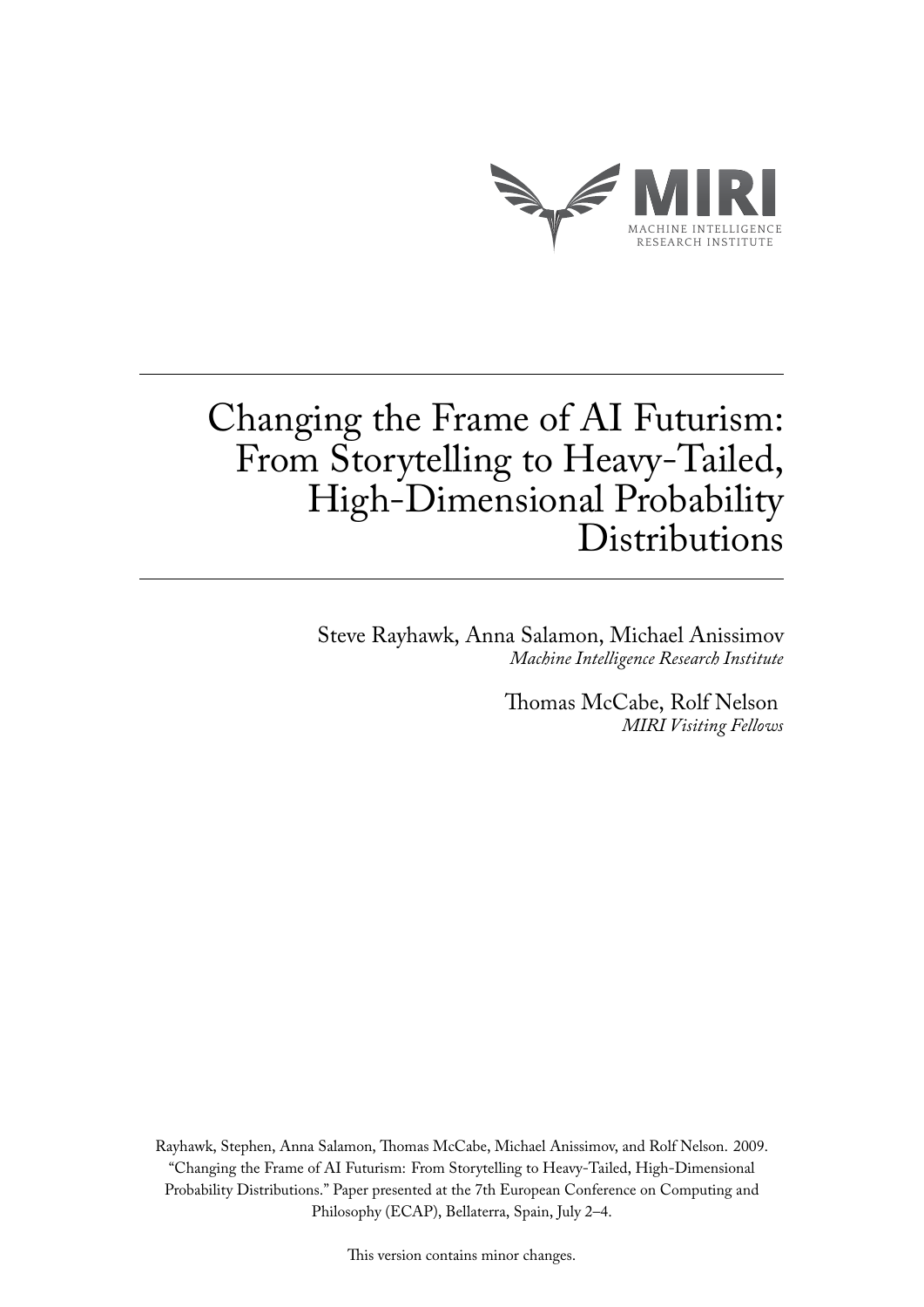## *Steve Rayhawk et al.*

We introduce an interactive web application, *[The Uncertain Future](http://www.theuncertainfuture.com/)* (Uncertain Future [2009\)](#page-5-0), that uses structured probabilistic models to help users think through possible timelines for strong artificial intelligence. To date, there have been few to no efforts to approach the full, multifaceted problem of forecasting the potential development of strong AI using the best formal tools available. There has been serious forecasting work on individual AI-related aspects of the world, such as the future cost of computing power (Anderson et al. [2002\)](#page-5-1), the development of computer chess players (Kurzweil [1990\)](#page-5-2), or the economic impact of robotic systems that substitute for human labor (reviewed in Peláez and Kyriakou [\[2008\]](#page-5-3)). Long-range forecasts and models have generally had a narrow focus, such as trend-extrapolation models of "accelerating change" (Kurzweil [2005\)](#page-5-4) or analyses of economic and power dynamics given strong AI (Hall [2008;](#page-5-5) Yudkowsky [2008\)](#page-6-0). *The Uncertain Future* is an early attempt toward presenting a single, combined model that integrates our best estimates about each of the factors and their possible causal interactions over time—including a formal probabilistic treatment of our uncertainties.

The present gap in modeling the trajectory of AI matters. A number of analysts have argued that: (a) there is a substantial chance that "human-level" AI will be developed during this century; (b) human-level AI would have an impact at least comparable to such historical events as the appearance of sexual recombination, the oxygen transition, human language, or the industrial revolution (Kurzweil [2005;](#page-5-4) Vinge [1993;](#page-6-1) Bostrom [2003;](#page-5-6) Sandberg and Bostrom [2008;](#page-5-7) Hanson [1998\)](#page-5-8). If it is correct to assign any nonnegligible probability that both propositions are true, then it is important to use the best available tools to model the relationship between near-term policy decisions and the possible outcomes (Matheny [2007\)](#page-5-9).

Moreover, strong AI has several features which can be expected to limit the effectiveness of both qualitative scenario analysis by single experts and quantitative trend extrapolation. Prediction around strong AI involves unprecedented phenomena that are difficult to visualize, variables which can take on a wide range of values, large potential impacts that can create emotional biases in both individual judgment and community discourse, and a long timeline during which several background variables relevant to AI development can interact in unexpected ways. Simple quantitative trend extrapolation based on historical data may very easily break because of changes in context from the relevant periods. Detailed qualitative scenario analysis, meanwhile, faces two challenges. First, the many variables involved demand the consideration of great numbers of scenarios to capture the space of plausible outcomes, while the best-known futurists focus on only one. Second, even if the attempt to evaluate other scenarios is made, psychological research in heuristics and biases indicates that in complex domains with large unknowns, even domain experts will tend to attach excessive confidence to specific, easily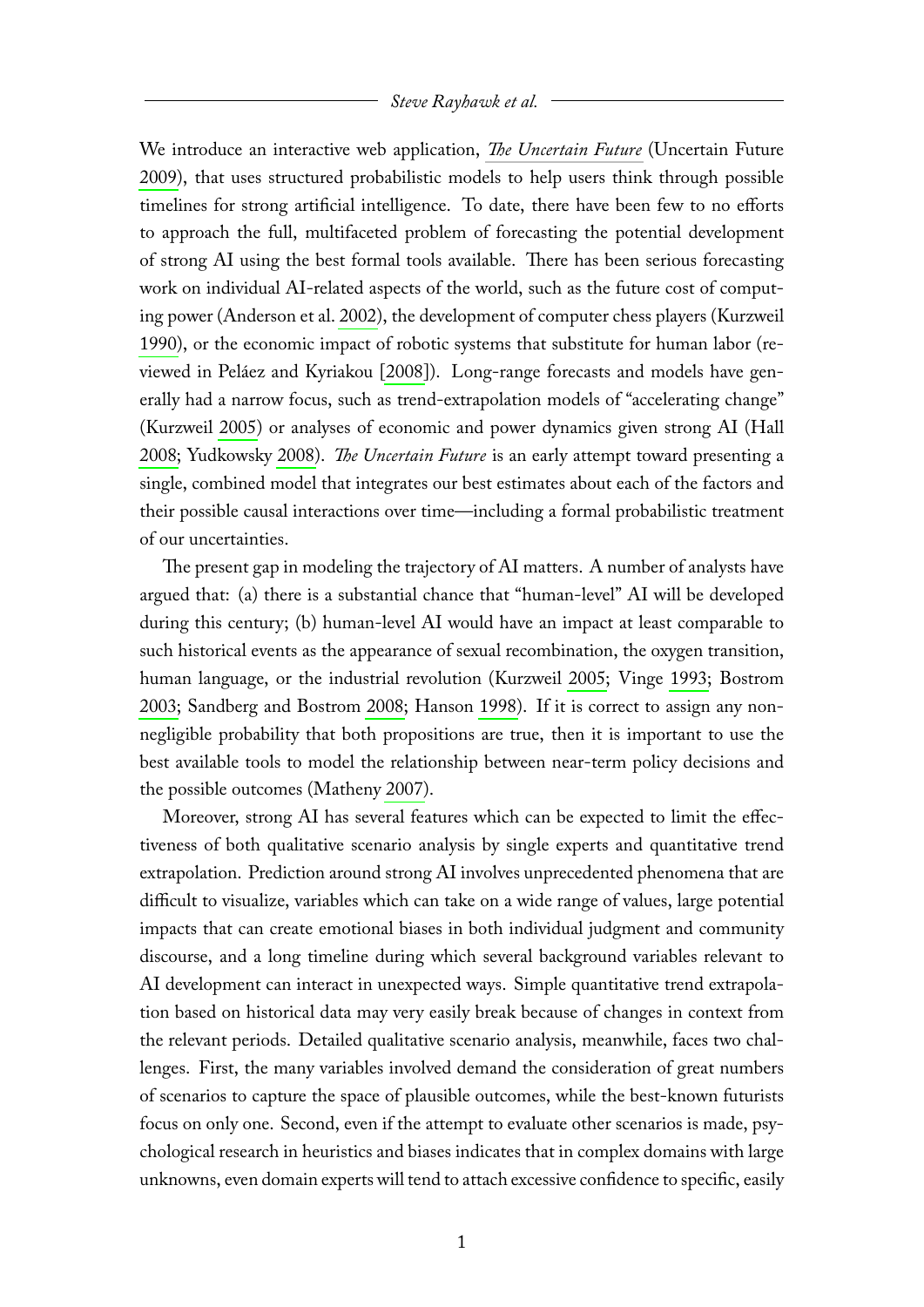## Changing the Frame of AI Futurism

visualizable scenarios (Tversky and Kahneman [1983\)](#page-5-10). We do in fact see much published AI futurism confidently proclaiming the likelihood of specific future scenarios in cases where others confidently disagree. In policymaking, the characteristic result is neglect of the broad "everything else" category of events that could blindside us.

*The Uncertain Future* project is an experimental attempt at avoiding these pitfalls. The project has two faces:

- 1. As a future-projection tool, *The Uncertain Future* generates probability distributions over scenarios using the formalism of continuous-time Bayes nets (Nodelman [2007\)](#page-5-11). We freeze in a particular Bayes net model structure and use experts' impressions to choose the parameters. This approach is similar to, but easier to make principled extensions within than, Trend Impact Analysis (Agami et al. [2008\)](#page-5-12) or Cross Impact Analysis (Asan and Asan [2007\)](#page-5-13).
- 2. As an educational tool, *The Uncertain Future* project allows individuals to enter their own beliefs for each parameter (in place of the experts' impressions) and to see the implications of their own causal beliefs, i.e. "the Socratic method meets modern probabilistic reasoning."

Our system's key features:

**Separated belief-components:** *The Uncertain Future* breaks participants' beliefs about AI timelines into a number of relatively independent components. For example, it requires participants to separately specify their probability distributions for how long Moore's law will continue, for the amount of computation required to model the brain, and for the possibility of nuclear war or other major societal disruption.

This helps participants focus separately on each major component of the world, including several background variables that might affect AI development and might not be part of participants' ordinary views of the future (e.g., nuclear and other major disruptions, or intelligence augmentation of a sort that speeds science).

**Probabilities, not "most likely" events:** Participants enter each belief visually, with a simple point-and-click interface for specifying their probability distribution. All beliefs are entered as probability distributions; even if participants think a particular parameter value or narrow range of values "most likely", they still must enter how likely, so that non-"mainline" sequences of events can be included in their picture. While this is standard practice in many areas of forecasting, it is not common in long-range AI futurism; for example, Kurzweil [\(2005\)](#page-5-4) outlines a specific range of future predictions, including timelines of AI development, but does not attach probabilities to the predicted ranges.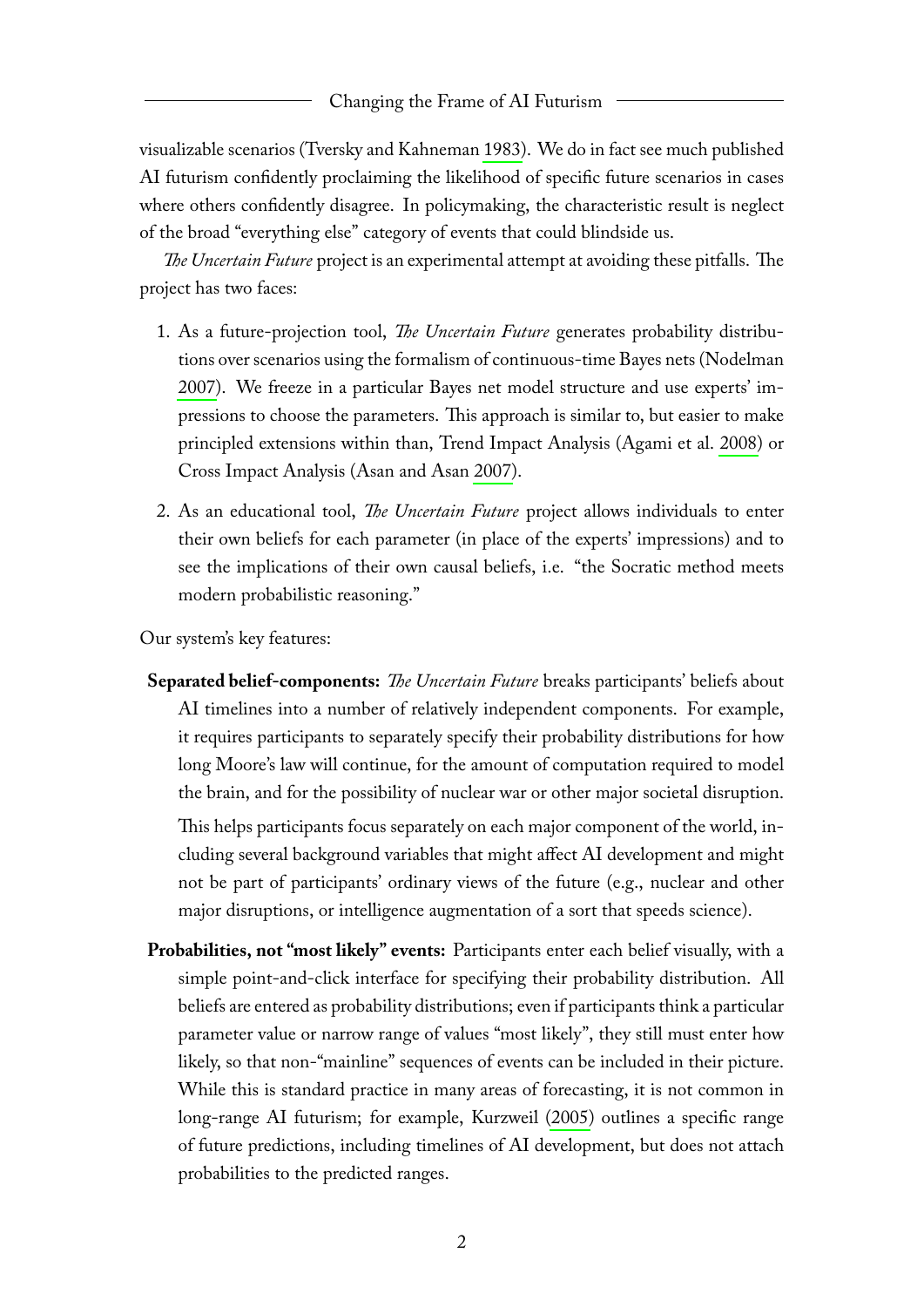The combined use of probabilities and of separated belief-components should help participants move from single, easily visualized storylines about "how the future will go" to the broad range of scenarios in which one or more variables may turn in an unexpected direction. For many users, the user's "mainline" scenario track turns out to have only a minority of their total probability; compounding of multiple probability distributions causes a wide range of future outcomes to emerge as a natural consequence.

**Collated access to expert opinions, and to the belief-components of other participants:** If a user, Bob, wants to think through AI futures, he can incorporate the risk of nuclear disruption without himself being knowledgeable about nuclear risks. Next to his probability-distribution entry box, he'll find a list of relevant experts' views on the size of nuclear risks over the relevant time-period; Bob can defer to expert consensus on this issue (which perhaps is not his specialty) and can then go on to enter his own, more thought-out parameter-values for belief-components for which he has background enough to reasonably disagree with the consensus.

Also, if Bob disagrees with Jane about AI, they can isolate the belief-components that underlie their disagreement and address them in particular. Science has made progress largely by reducing large, important problems to smaller and more manageable components that can be addressed with specific data and models; systems such as *The Uncertain Future* can help us to move between the sub-problems and complex whole.

*The Uncertain Future* is an early trial project, for which many simplifications were made. In the medium term we would like to capture additional parameters and effects, by building a platform for modular collaboration on futurist scenario projection and modelbuilding. To this end, we wish to note that many of the probabilistic and quantitative methods used in futurism, including both trend extrapolation from historical data and strategic projection of future policies, can be naturally understood in a principled fashion as special cases or approximations within the formalism of continuous-time Bayes nets containing decision nodes. (This formalism is the unifying generalization of dynamic and continuous-time Bayes nets [Nodelman [2007\]](#page-5-11), continuous-time and partially observable Markov decision processes, Bayes decision nets, stochastic differential equations [Särkkä [2006\]](#page-5-14), and control theory, and an important special case of differential game theory.)

For example, both the historical curve-fitting used in the "surprise-free future" phase of trend impact analysis and the perturbations used in the "impact" phase can be understood together as an approximation to Bayesian inference under a stochastic-differentialequation model of the measured variable and the potential disrupting factors (Särkkä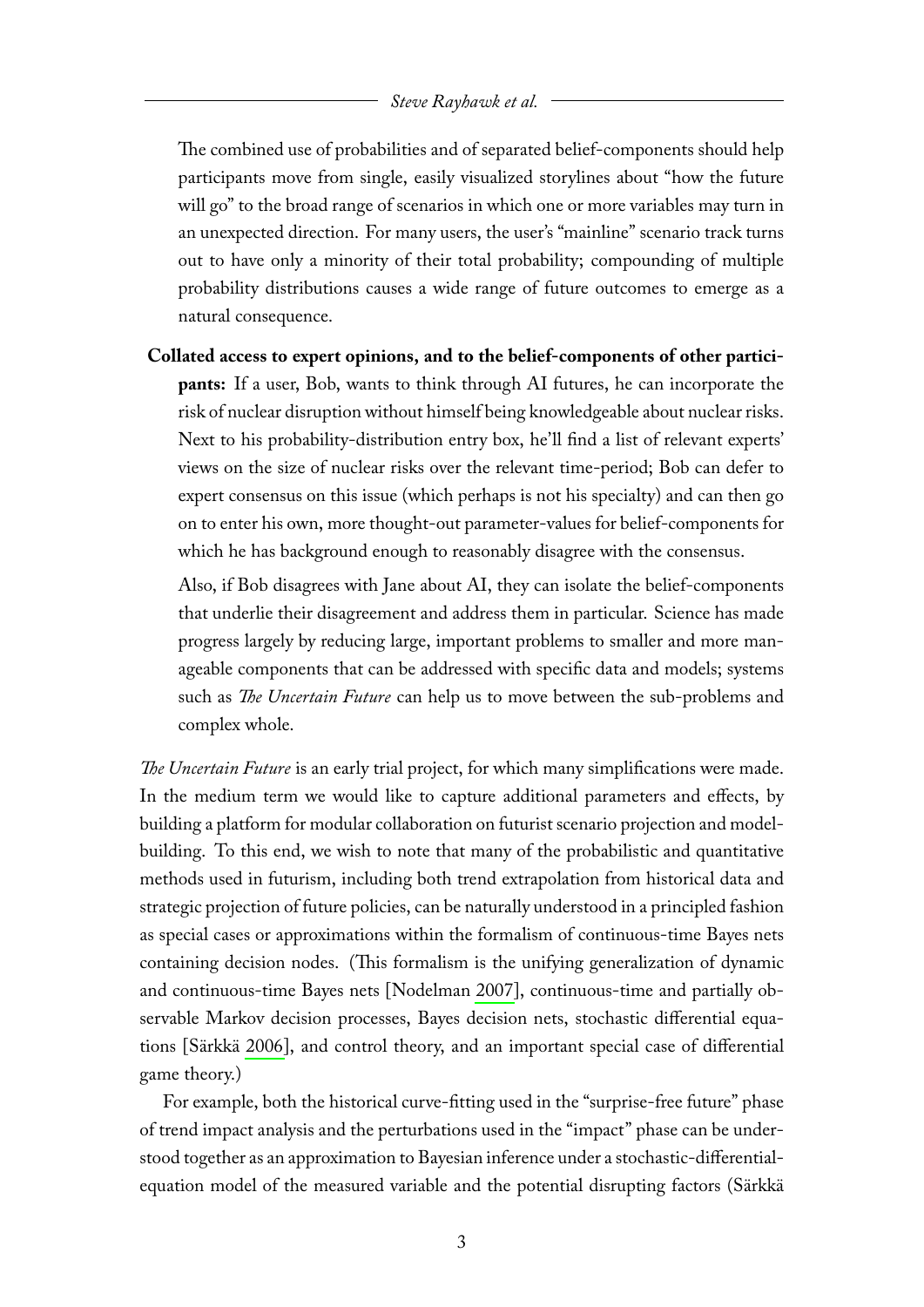[2006,](#page-5-14) § 3.2). The Bayesian discipline of isolating causal dependencies permits model components and constraints from historical data to be added or modified in a modular fashion. While current computational methods and professional experience with this formalism are limited, we anticipate that using the formalism as a *lingua franca* for model-building will make it significantly easier to extend AI modeling to use more variables, datasets, and interactions in a principled and relatively error-tolerant manner.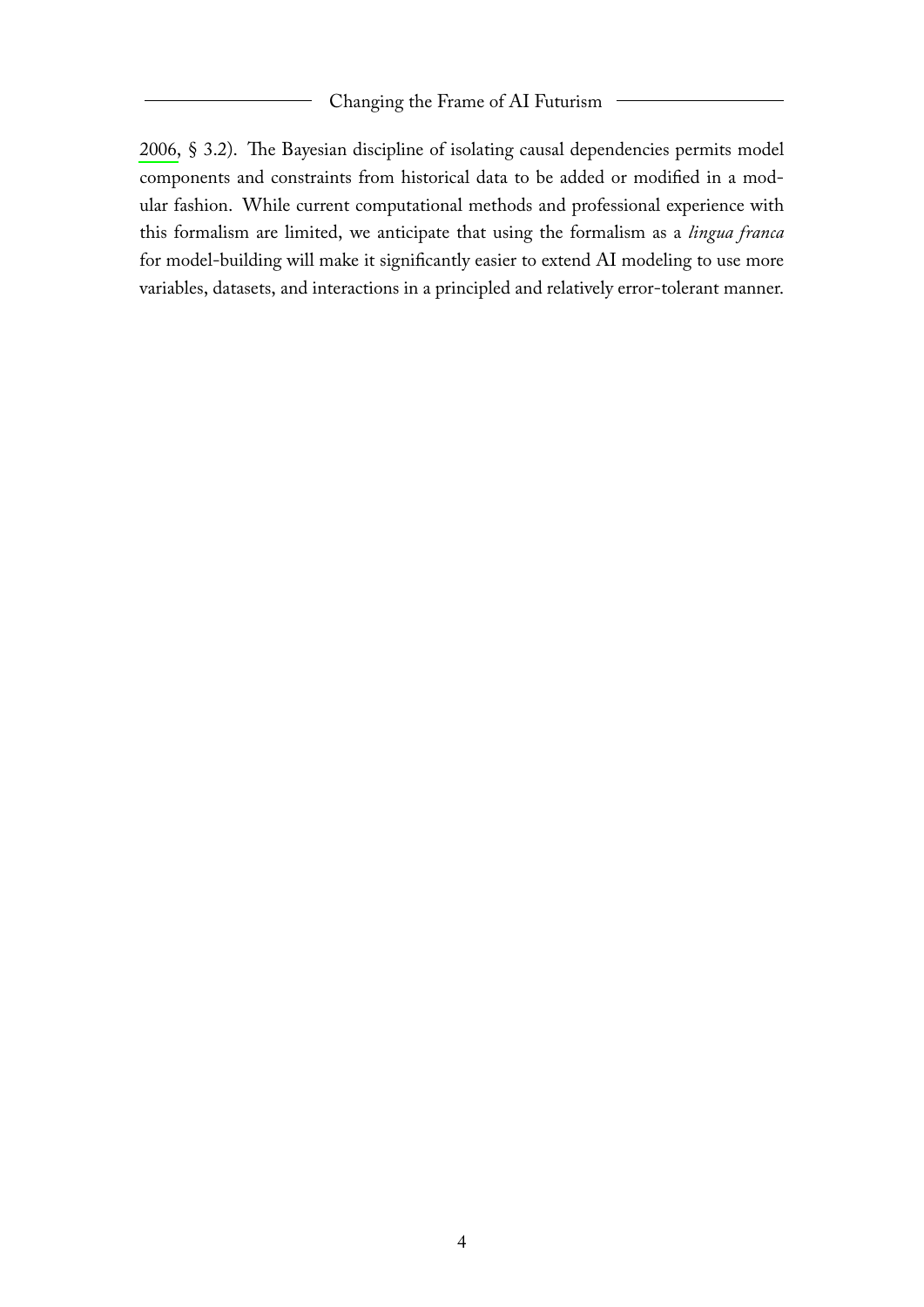## **References**

- <span id="page-5-12"></span>Agami, Nedaa Mohamed Ezzat, Ahmed Mohamed Ahmed Omran, Mohamed Mostafa Saleh, and Hisham Emad El-Din El-Shishiny. 2008. "An Enhanced Approach for Trend Impact Analysis." *Technological Forecasting and Social Change* 75 (9): 1439–1450. doi:[10.1016/j.techfore.2008.](http://dx.doi.org/10.1016/j.techfore.2008.03.006) [03.006](http://dx.doi.org/10.1016/j.techfore.2008.03.006).
- <span id="page-5-1"></span>Anderson, Timothy, Rolf Färe, Shawna Grosskopf, Lane Inman, and Xiaoyu Song. 2002. "Further Examination of Moore's Law with Data Envelopment Analysis." *Technological Forecasting and Social Change* 69 (5): 465–477. doi:[10.1016/S0040-1625\(01\)00190-1](http://dx.doi.org/10.1016/S0040-1625(01)00190-1).
- <span id="page-5-13"></span>Asan, Seyda Serdar, and Umut Asan. 2007. "Qualitative Cross-Impact Analysis with Time Consideration." *Technological Forecasting and Social Change* 74 (5): 627-644. doi:[10.1016/j.techfore.](http://dx.doi.org/10.1016/j.techfore.2006.05.011) [2006.05.011](http://dx.doi.org/10.1016/j.techfore.2006.05.011).
- <span id="page-5-6"></span>Bostrom, Nick. 2003. "Ethical Issues in Advanced Artificial Intelligence." In *Cognitive, Emotive and Ethical Aspects of Decision Making in Humans and in Artificial Intelligence,* edited by Iva Smit and George E. Lasker, 12–17. Vol. 2. Windsor, ON: International Institute for Advanced Studies in Systems Research / Cybernetics.
- <span id="page-5-5"></span>Hall, John Storrs. 2008. "Engineering Utopia." In *Artificial General Intelligence 2008: Proceedings of the First AGI Conference,* edited by Pei Wang, Ben Goertzel, and Stan Franklin, 460–467. Frontiers in Artificial Intelligence and Applications 171. Amsterdam: IOS.
- <span id="page-5-8"></span>Hanson, Robin. 1998. "Long-Term Growth as a Sequence of Exponential Modes." Unpublished manuscript. Last revised December 2000. <http://hanson.gmu.edu/longgrow.pdf>.
- <span id="page-5-2"></span>Kurzweil, Ray. 1990. *The Age of Intelligent Machines.* Cambridge, MA: MIT Press. [http : / / www .](http://www.kurzweilai.net/ebooks/the-age-of-intelligent-machines) [kurzweilai.net/ebooks/the-age-of-intelligent-machines](http://www.kurzweilai.net/ebooks/the-age-of-intelligent-machines).
	- . 2005. *The Singularity Is Near: When Humans Transcend Biology.* New York: Viking.
- <span id="page-5-9"></span><span id="page-5-4"></span>Matheny, Jason G. 2007. "Reducing the Risk of Human Extinction." *Risk Analysis* 27 (5): 1335–1344. doi:[10.1111/j.1539-6924.2007.00960.x](http://dx.doi.org/10.1111/j.1539-6924.2007.00960.x).
- <span id="page-5-11"></span>Nodelman, Uri D. 2007. "Continuous Time Bayesian Networks." PhD diss., Stanford University. [http:](http://ai.stanford.edu/~nodelman/papers/ctbn-thesis.pdf) [//ai.stanford.edu/~nodelman/papers/ctbn-thesis.pdf](http://ai.stanford.edu/~nodelman/papers/ctbn-thesis.pdf).
- <span id="page-5-3"></span>Peláez, Antonio López, and Dimitris Kyriakou. 2008. "Robots, Genes and Bytes: Technology Development and Social Changes Towards the Year 2020." *Technological Forecasting and Social Change* 75 (8): 1176–1201. doi:[10.1016/j.techfore.2008.01.002](http://dx.doi.org/10.1016/j.techfore.2008.01.002).
- <span id="page-5-7"></span>Sandberg, Anders, and Nick Bostrom. 2008. *Whole Brain Emulation: A Roadmap.* Technical Report, 2008-3. Future of Humanity Institute, University of Oxford. [http : / / www . fhi . ox . ac . uk /](http://www.fhi.ox.ac.uk/Reports/2008-3.pdf) [Reports/2008-3.pdf](http://www.fhi.ox.ac.uk/Reports/2008-3.pdf).
- <span id="page-5-14"></span>Särkkä, Simo. 2006. "Recursive Bayesian Inference on Stochastic Differential Equations." PhD diss., Helsinki University of Technology. [http : / / lib . tkk . fi / Diss / 2006 / isbn9512281279 /](http://lib.tkk.fi/Diss/2006/isbn9512281279/isbn9512281279.pdf) [isbn9512281279.pdf](http://lib.tkk.fi/Diss/2006/isbn9512281279/isbn9512281279.pdf).
- <span id="page-5-10"></span>Tversky, Amos, and Daniel Kahneman. 1983. "Extensional Versus Intuitive Reasoning: The Conjunction Fallacy in Probability Judgment." *Psychological Review* 90 (4): 293–315. doi:[10.1037/0033-295X.](http://dx.doi.org/10.1037/0033-295X.90.4.293) [90.4.293](http://dx.doi.org/10.1037/0033-295X.90.4.293).
- <span id="page-5-0"></span>The Uncertain Future. 2009. "Visualizing 'The Future According to You."'The Uncertain Future. Accessed August 3, 2012. <http://www.theuncertainfuture.com/>.